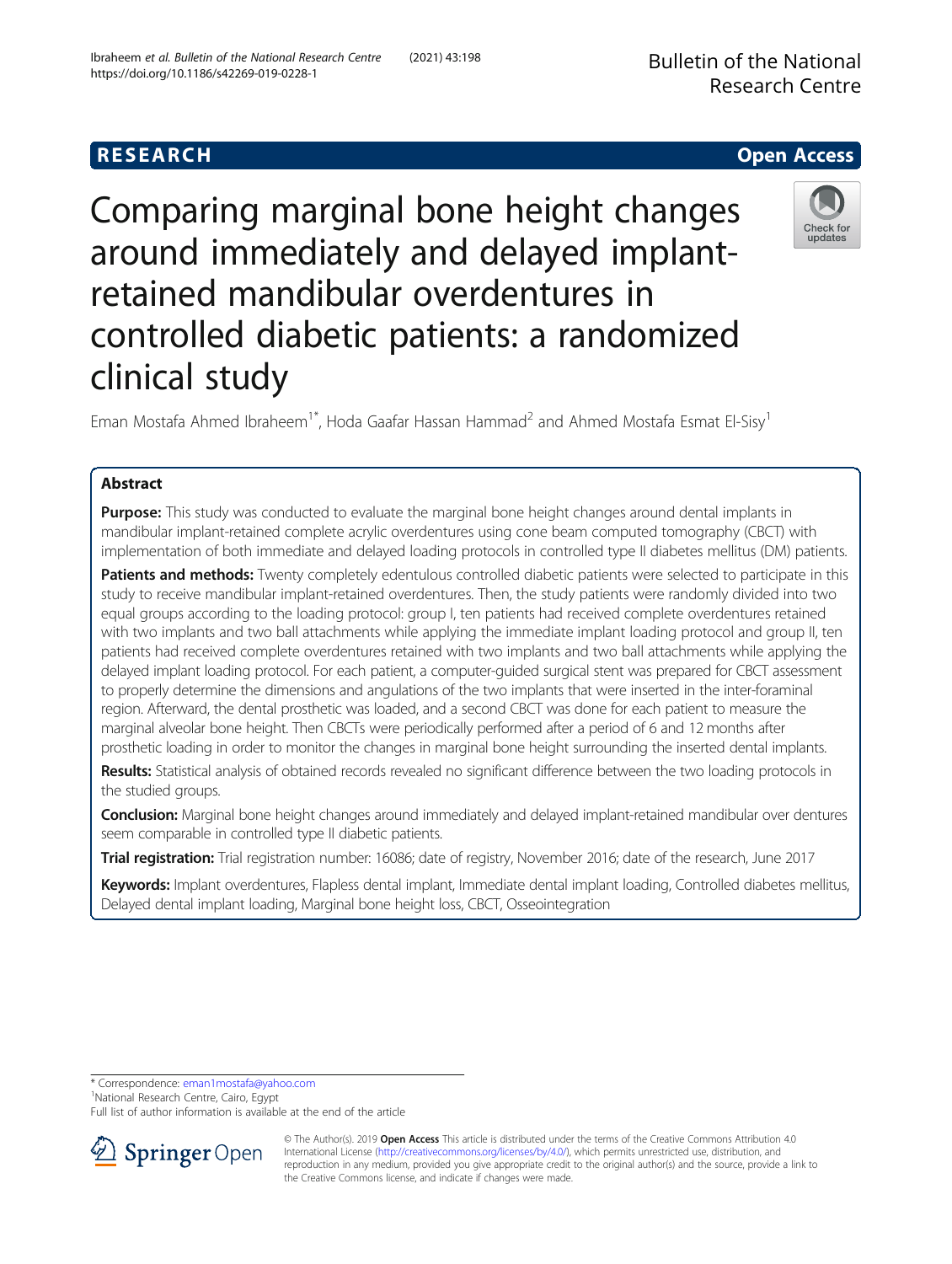## Introduction

Actually, teeth loss is followed by human alveolar bone resorption; this physiologic phenomenon decreases retention and stability of complete dentures. Moreover, this problem is more prominent in mandibular complete dentures than the maxillary ones. Consequently, patient experiences reduced chewing efficiency and loss of self-confidence (Doundoulakis et al. [2003;](#page-7-0) Misch [2008;](#page-7-0) Albaker [2012\)](#page-6-0). Rehabilitation of completely edentulous mandible using dental implant retained (by two dental implants) overdenture was found a predictable successful long-term treatment modality (Chiapasco et al. [2001\)](#page-6-0). Moreover, implant-retained overdentures using two separate titanium implants had been reported to improve the function and had realized a success rate of about 97% to 100% (Liddelow and Henry [2007\)](#page-7-0). Subsequently, as a dental implant was inserted into bone and subjected into function, supporting alveolar bone remodeling became a critical aspect for implant survival. Systemic disorders and metabolic diseases might influence osseointegration of dental implants that retain complete overdentures (Oates et al. [2013](#page-7-0)).

Delayed loading of mandibular implant-retained overdentures had been an established treatment protocol that was supported by sound evidence of the long-term monitored changes in marginal bone levels (Meijer et al. [2004](#page-7-0); Naert et al. [2004](#page-7-0); Meijer et al. [2009\)](#page-7-0) and it was called "Model for Implant Success" (Schwartz-Arad et al. [2005\)](#page-7-0). In last decade, both immediate and early dental implant loading protocols were strongly promoted commercially to take advantage of short healing periods and improved patient outcomes. However, without evident long-term data supporting those implant loading protocols, it was still premature to consider them clinically acceptable (Zarb and Albrektsson [1998](#page-7-0)). Marginal bone height stability had been considered as one of the parameters of successful osseointegration (Wennström and Palmer [1999;](#page-7-0) Albrektsson and Zarb [1993](#page-6-0)). In addition, various factors were affecting success rate of dental implants including the biomechanics. Accordingly, occlusal overload was a primary aspect of such key biomechanical factors, which jeopardize dental implant osseointegration because it was generating peri-implant strain and it was producing peri-implant marginal bone loss (Kushaldeep et al. [2018](#page-7-0); Rani et al. [2017\)](#page-7-0) .

Diabetes mellitus represents a chronic metabolic endocrinal disorder that occurs when the pancreatic beta cells are not producing sufficient insulin in the blood circulation or when human body is unable to effectively utilize the secreted insulin. In addition, diabetes especially if uncontrolled is associated with high prevalence of microvascular diseases, delayed complicated wound healing, and impaired immune response to infection (Ma et al. [2010](#page-7-0); Albrektsson et al. [2009](#page-6-0)). However, diabetes mellitus was remaining a relative contraindication for titanium dental implant therapy; well-controlled diabetic patients were indicated for implantology, and diabetic patients who are lacking proper glycemic control were denied from dental implant treatment (Khader et al. [2006\)](#page-7-0) .

However, clinical trials had reported comparable peri-implant marginal bone level changes in conventionally and immediately loaded implants, and their statistical results were contradictory (Engelhardt et al. [2015\)](#page-7-0). Studies were suggesting that immediate loading of dental implant might induce micromotions, which might interfere with primary stability of the placed implant, stimulate fibrous tissue formation around it, and subsequently lead to implant loss. Although there was no definitive clinical documentation, which related immediate loading to implant failure, low frequency micromotion was reported that to enhance osseogenesis (Goodman et al. [1993](#page-7-0); Goodman [1994](#page-7-0); Vidyasagar and Aspe [2003](#page-7-0)). Therefore, the initial primary stability (micromotion) of dental implant was considered the common factor between delayed loading and immediate loading of inserted implants. Also, close approximation of dental implant to alveolar bone at time of implant placement might be another fundamental criterion in achieving successful osseointegration (Szmukler-Moncler et al. [1998](#page-7-0)).

Currently, the most reliable method for discriminating success of osseointegrated implants and evaluation of marginal bone level changes around dental implants is CBCT (Albrektsson et al. [2009\)](#page-6-0). Therefore, a standardized radiographic technique (CBCT) played a crucial role for sequential reliable monitoring of marginal bone level changes in mandibular implant-retained overdentures with two different loading protocols.

#### Aim

This study was conducted to evaluate marginal bone height changes bone in immediately and delayed loaded mandibular implant-retained overdentures in controlled type II diabetic patients.

## Patients and methods

#### Ethical approval

The study had been approved by the Ethical Committee of the National Research Centre (NRC), Egypt.

# **Materials**

Materials Dental implants (Nobel-Guide, Nobel Biocare, Gothenburg, Sweden), software (Nobel Clinician, Nobel Biocare), dental implants (Nobel Speedy Groovy RP, Nobel Biocare), anchor pins (Guided Anchor Pin w1.5 mm,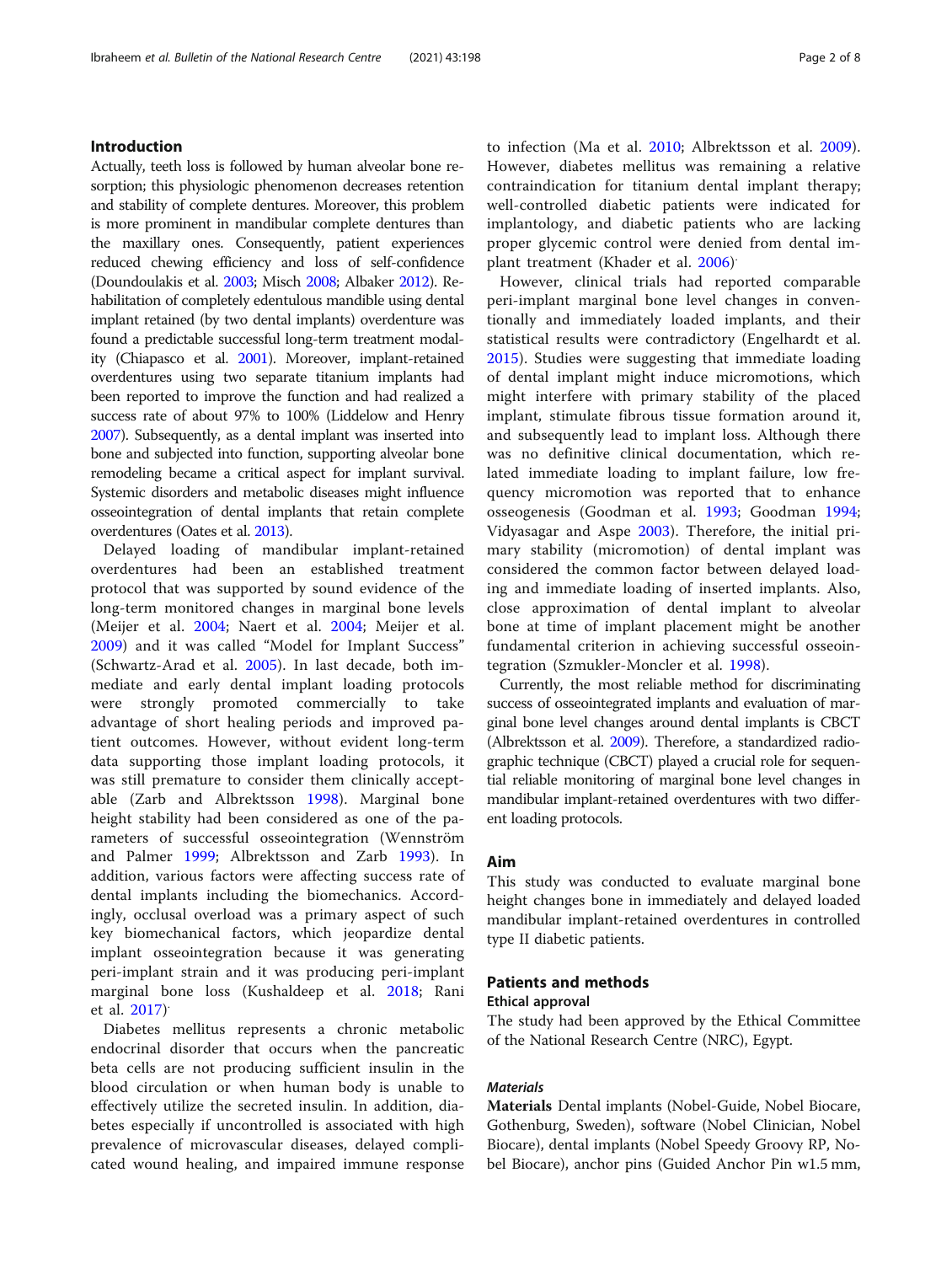Nobel Biocare), pressure-indicating silicone (Fit Checker, GC, Tokyo, Japan), local anesthesia (Lidocaine hydrochloride 2%) were included.

The instruments used were a drill (Guided Start Drill, Nobel Biocare), twist drills with diameters of 2.0, 2.8, 3.2, and 3.4 mm (Guided Twist Drill, Nobel Biocare), and a removable sleeve (Guided Drill Guide, Nobel Biocare).

## Patient selection criteria

- Twenty male completely edentulous patients were selected from the Medical Excellence Centre, National Research Centre, Cairo, Egypt.
- Patient age ranged from 55 to 70 years old.
- Patients were controlled diabetes mellitus; type II (glycosylated hemoglobin level was not exceeding 7.5% through all the study period).
- All selected patients were completely edentulous at least 6 months at the beginning of the study.
- Thorough intra-oral and extra-oral examinations were done for all study patients.

## Patients grouping

A total of 20 patients were randomly divided into two equal groups (group I and group II) according to the implant loading protocol.

Group I: ten patients received 20 implants that were immediately loaded with ball attachment retained overdentures.

Group II: ten patients received 20 implants that were delayed loaded with ball attachment retained overdentures.

## Pre-surgical prosthodontic management

- Maxillary and mandibular complete dentures were constructed for each patient.
- Patients had received their dentures after making the necessary adjustments.
- Patients were recalled 3 days, 1 week, and 2 weeks after denture insertion to overcome any arising problem regarding the mandibular denture.
- Patients were instructed to wear their mandibular complete dentures for 1 week before CBCT scan.

## Preoperative radiographs

- Radiographic template: for all patients, the constructed mandibular complete denture was used as a radiographic template after making certain modifications.
- Gutta-percha markers were inserted into the fitting surface of the mandibular denture at different axial planes to act as radio-opaque markers.

• Pre-operative cone beam computed tomography (CBCT) scan was made for each patient while wearing his radiographic template.

## Construction of surgical stents (Lambade et al. [2014](#page-7-0))

- A pre-operative CBCT scan was performed for each patient using the radiographic template by double scanning technique.
- The patient was instructed for clenching on the radiographic template.
- By coinciding the radio-opaque markers, two sets of "Digital Imaging and Communication in Medicine" (DICOM) files were superimposed.
- A virtual three-dimensional image of mandibular radiographic template was created by the software planning of the machine.
- Relying on the commercially available planning software, optimal position of two threedimensionally parallel dental implants was virtually simulated in inter-foraminal mandibular region.

## Implants insertion

- Two dental implants were inserted in mandibular canine areas bilaterally using flapless technique and with the aid of the CAD/CAM surgical guide.
- Furthermore, whole components of the ball and socket attachment that were included in denture space were confirmed.
- Three anchor pins were inserted in the virtually decided places for surgical guide fixation (Fig. 1).
- Sufficient local anesthesia was given.
- The surgical guide was fixed in place by firm finger compression till being stabilized with the anchor pins.
- After fixation, sufficient local anesthesia was given through sleeves of the surgical guide.
- Mucosa covering the ridge in the areas of interest was removed with the tissue punch.



Fig. 1 A photograph showing drilling with the aid of computer guided surgical stent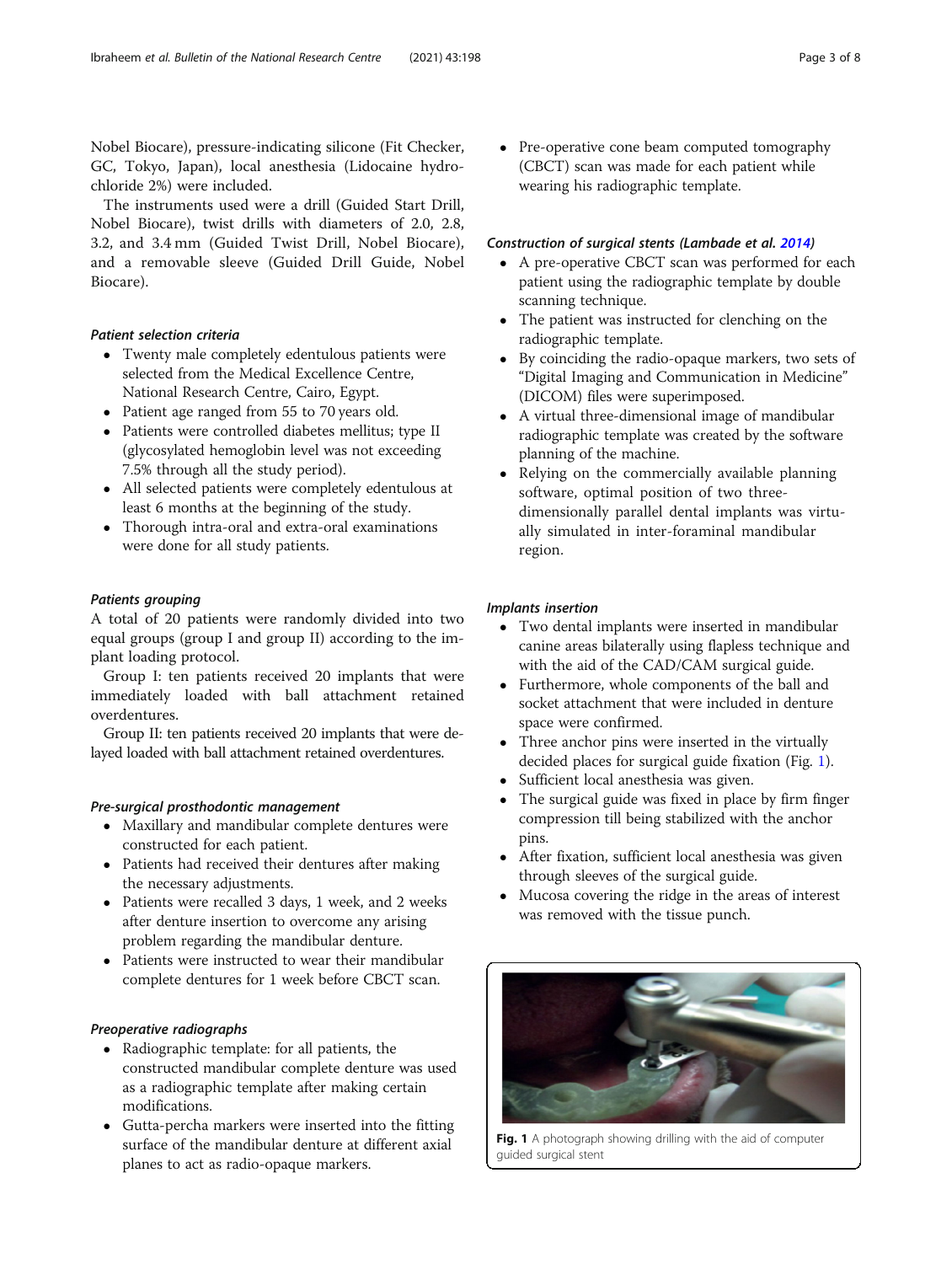- The pilot drill was utilized to create the initial implant bed followed by subsequent drills. Drilling was made through removable sleeves inserted into the surgical guide with diameters coinciding with each drill.
- Implants were completely seated into their corresponding sites via the surgical guide and sleeves. Then, the surgical guide was removed and the covering screw of the implant was placed.
- Immediately after surgery and for 1 week, all patients were instructed to keep wearing their dentures 24 h/day except at bed time and time of denture cleaning.
- Postoperatively, the constant wearing of dentures was minimizing the associated oral swelling that might physically hinder denture reinsertion by the patient.
- Furthermore, prescription of postoperative medications including antibiotics, amoxicilin 875 mg and clavulante potassium 125 mg (Glaxo Smithkline, UK); and analgesics/anti-inflammatory, diclolfenac sodium 50 mg (Novartis pharmaceuticals, Egypt). Both were prescribed twice a day for 7 days.
- For the first 2 weeks, patients were instructed to rinse their mouths with chlorhexidine (chlorhexidine gluconate 0.1%, thymol 0.06%, menthol 0.042%, and clove oil 0.06%) mouth wash three times per day.
- Moreover, patients were informed to start gentle tooth brushing around the individual implant attachments only 1 week after implant surgery.

## Loading protocol

Concerning group I patients, within 48 h after surgery, the dental implants were immediately loaded using ball and socket attachments. Moreover, the denture occlusion was perfectly adjusted in order to avoid any premature contact in centric as well as eccentric jaw relation. Regarding group II patients, implant fixtures were buried 3 to 4 months after surgery. Afterward, successful bone osseointegration was verified clinically and radiographically and after that dental implants were loaded using ball and socket attachments.

# Post-surgical prosthodontic management (ball abutment pick up)

The ball abutment pick up procedure was performed as the following successive steps (Shor et al. [2007](#page-7-0)):

• The covering screws were removed and the ball attachments were screwed directly into dental implants.

- Pick-up procedure was started by slipping of orthodontic separators around ball abutments to obliterate the space beneath the metal housing in order to avoid trap of lower denture acrylic resin lock into those undercuts. Then, the ball metallic housings were applied on the ball abutments.
- Furthermore, patients' constructed mandibular dentures were completely relieved opposite to ball attachments' sites and a prepared mix of self-cured acrylic resin (dough stage) was placed in the two relieved areas of the denture. Then, denture was inserted in the patient's mouth.
- The auto-cured acrylic resin was allowed to set while the patients were occluding in centric relation with minimum pressure, because excessive biting might force the denture toward the soft tissues and therefore, accurate seating of denture would be jeopardized.
- Lastly, after complete setting of the cold-cured resin, lower dentures with the ball housings already picked up into its fitting surface were removed from patient mouth, trimmed, finished and polished (Figs. 2 and [3\)](#page-4-0).

# Postoperative radiographic evaluation of marginal bone height (Sato et al. [2016\)](#page-7-0)

 Postoperatively, CBCTs were performed immediately after denture prosthetic loading, after 6 and 12 months after implant loading in order to assess any marginal alveolar bone height changes. Also, the distances between the observed crestal bone level and dental implant shoulder were accurately determined.



Fig. 2 A photograph showing the ball attachments applied upon mandibular dental implants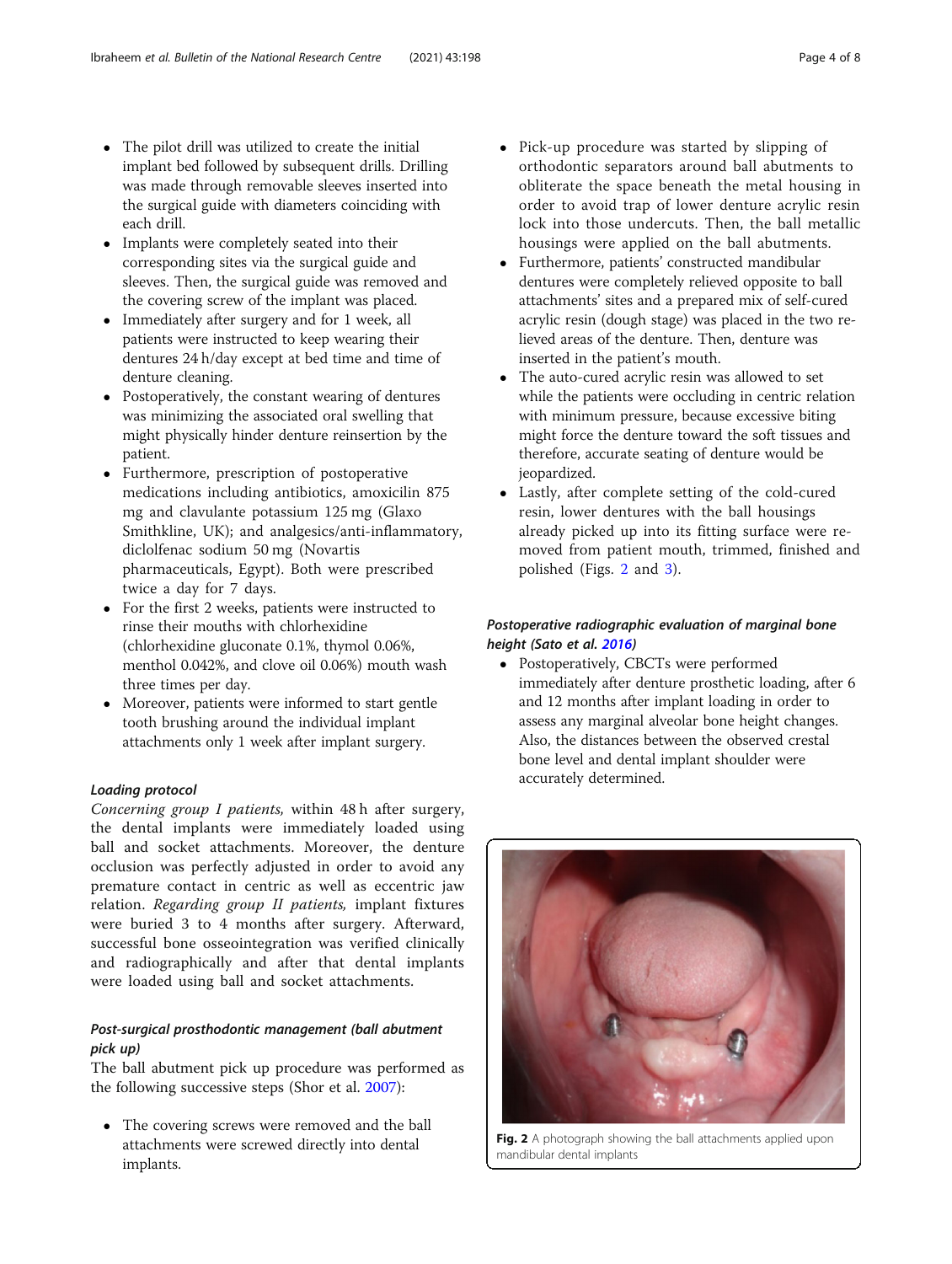fitting surface of lower denture

 Those distances were measured as follow: one image representing 1 mm buccolingual slice; immediately mesial to mandibular implants and another image for 1 mm buccolingual slice; immediately distal to lower implants.

## Results

At 12 month, all study patients were classified as surviving participants and they had reported implant 100% success rate. Statistical analysis was performed with SPSS  $20<sup>°1</sup>$ , Graph Pad Prism $<sup>°2</sup>$  and Microsoft Excel  $2016<sup>3</sup>$ </sup> with significant level set at  $P \le 0.05$ . Data were presented as means (M) and standard deviation (SD).

Concerning group I (the inserted dental implants were immediately loaded), the  $M \pm SD$  of marginal bone loss from mesial surface of dental implants were  $0.82 \pm 0.11$ mm and  $1.01 \pm 0.11$  mm after 6 months and after 12 months, respectively, while the  $M \pm SD$  of marginal bone loss from distal implant surfaces were  $0.75 \pm 0.09$  mm and  $1.04 \pm 0.04$  mm after 6 months and after 12 months, respectively (as shown in Table 1).

Regarding group II (delayed loading of inserted dental implants), the  $M \pm SD$  of marginal bone loss from mesial surface of dental implants were  $0.79 \pm 0.11$  mm and  $1.03$ ± 0.12 mm after 6 months and after 12 months, respectively, while the  $M \pm SD$  of marginal bone loss from distal implant surfaces were  $0.74 \pm 0.08$  mm and  $1.38 \pm 0.08$ 

| in minimized; implant marginal bone 1033 area o and TE months |                                    |                                     |           |  |  |  |
|---------------------------------------------------------------|------------------------------------|-------------------------------------|-----------|--|--|--|
| Group I                                                       | After 6 months.<br>$M \pm SD$ (mm) | After 12 months,<br>$M \pm SD$ (mm) | $P$ value |  |  |  |
| Mesial                                                        | $0.82 + 0.11$                      | $1.01 + 0.11$                       | $0.16*$   |  |  |  |
| Distal                                                        | $0.75 + 0.09$                      | $1.04 + 0.04$                       | $0.007**$ |  |  |  |

M mean, SD standard deviation, P probability level \*Insignificantly difference

\*\*Significantly difference

0.23 mm after 6 months and after 12 months, respectively (as observed in Table [2](#page-5-0)).

Accordingly, paired T test was performed to compare between  $M \pm SD$  of implant marginal bone loss after 6 and 12 months. However, the implemented test revealed insignificant difference ( $P > 0.05$ ) among mesial surfaces of group I, as well as mesial and distal surfaces of group II, it showed significant difference regarding distal surfaces of group I (as presents in Table [3](#page-5-0) and Fig. [4\)](#page-6-0).

Consequently, comparison between the two study groups was performed using the independent  $T$  test. The applied test revealed insignificant difference between group I and group II (P value  $> 0.05$ ) regarding mesial implant surfaces (after 6 and after 12 months) and distal implant surfaces (after 6 months), while it showed significant difference  $(P < 0.05)$  concerning distal surfaces (after 12 months) (as presented in Table [3](#page-5-0) and Fig. [4](#page-6-0)).

## **Discussion**

DM is characterized by alteration of glucose homeostasis, impaired bone metabolism, and delayed wound healing that increases the risk of oral tissue necrosis and associate infections (Swali [2013](#page-7-0)). Accordingly, in this study, the significant decrease ( $P < 0.05$ ) in mean distal marginal bone height values of dental implants than the mesial one after 12 months in controlled type II DM might be attributed to altered microvascularity and decreased immune response with presence of oral biofilm. Findings of this study were in agreement with the pathophysiological correlation between DM and impaired wound healing as it seemed complex neuropathic, vascular, biochemical, and immune function abnormalities, where each one is contributing to the impaired tissue repair (Calvet and Yoshikawa [2001](#page-6-0); Olson et al. [2000;](#page-7-0) Beikler and Flemmig [2003](#page-6-0)).

Marked resorption of crestal alveolar bone was obvious after dental implant surgery involved with incision and mucoperiosteal flap elevation. The marginal bone loss was due to alteration in the microvasculature of the bone periosteum following flap reflection (Romero-Ruiz et al. [2015\)](#page-7-0). Throughout last years, the concept of flapless implantology technique was

<span id="page-4-0"></span>

<sup>&</sup>lt;sup>1</sup>Statistical Package for Social Science, IBM, USA

<sup>&</sup>lt;sup>2</sup>Graph Pad Technologies, USA

<sup>&</sup>lt;sup>3</sup>Microsoft Co-operation, USA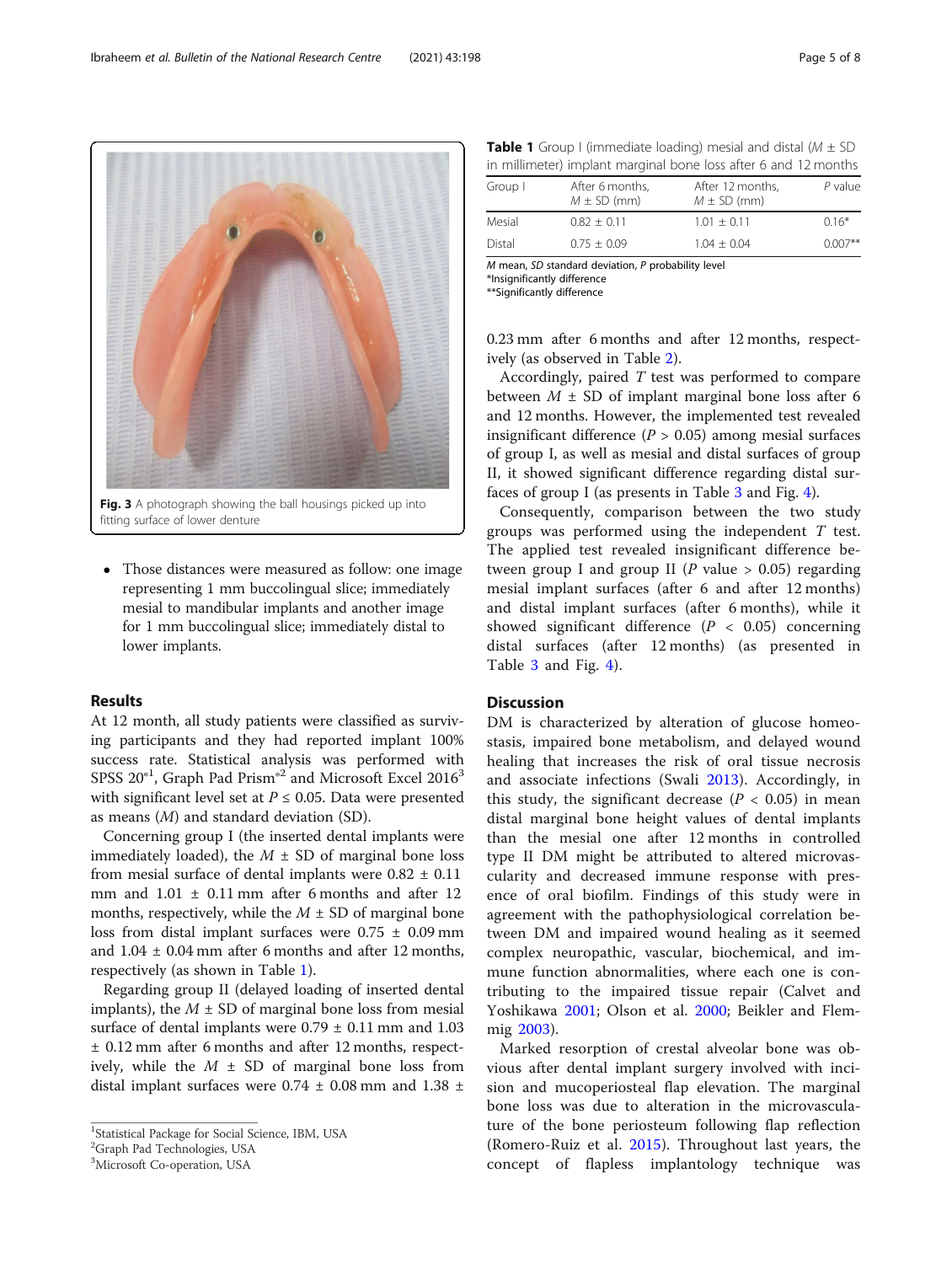<span id="page-5-0"></span>**Table 2** Group II (delayed loading) mesial and distal ( $M \pm SD$  in mm) implant marginal bone loss after 6 and 12 months

| Group II | After 6 months, $M \pm SD$ (mm) | After 12 months, $M \pm SD$ (mm) | P value |
|----------|---------------------------------|----------------------------------|---------|
| Mesial   | $0.79 + 0.11$                   | $1.03 + 0.12$                    | $0.16*$ |
| Distal   | $0.74 \pm 0.08$                 | $1.38 \pm 0.23$                  | $0.04*$ |

M mean, SD standard deviation, P probability level

\*Insignificantly difference

prominent as minimally invasive oral surgical procedures due to many advantages. Those flapless method benefits were intervention with minimum injury to both alveolar bone and oral soft tissues, shortening the time of implant surgery, achieving high level of patient satisfaction, and improving the behavior of healing of peri-implant bone, periosteum, and keratinized mucosa (Romero-Ruiz et al. [2015](#page-7-0); Di Giacomo et al. [2012\)](#page-6-0). Those evidences were in coincidence with the insignificant differences ( $P > 0.05$ ) in mean mesial and distal marginal bone loss values in the statistical findings of this study after 6 months.

Postsurgical swelling following implant placement was critical especially for patient wearing implant-retained overdentures because that severe swelling might interfere with placement of the overdenture immediately after surgery. This information was followed and implemented in the study with diabetic patient and good results were achieved (Stricker et al. [2004](#page-7-0); Liddelow and Henry [2007\)](#page-7-0).

Indeed, the CBCT was essential for implication of the flapless implant protocol and that association was probably the key of the obtained implant success in controlled type II diabetic patient in the study. The computer-guided implant surgery based on surgical treatment planning with software usage enhanced the clinical outcomes as the dental implants were optimally positioned and accurately angled respecting the various anatomical needs and prosthodontic demands and minimizing risk of bone perforation with flapless implant surgeries (Gastaldi et al. [2017;](#page-7-0) Thu et al. [2014;](#page-7-0) Balshi et al. [2006;](#page-6-0) Sanna et al. [2007\)](#page-7-0).

Stiffness of commercially pure titanium (Ti) or titanium alloy implants is actually several times higher than that of human cortical bone as the modulus of elasticity of the titanium is much greater than that of the bone. Therefore, when the titanium implant is occasionally loaded, stresses

will be transferred into the bone, where the highest stress is present in the coronal portion of implant supporting bone. Afterward, strains are increased in the peri-implant bone resulting in micro-cracks; this phenomena is called "Stress Shielding" (Craig and Powers [2012](#page-6-0); Bornstein et al. [2014\)](#page-6-0). Following insertion of dental implant, adequate stability in surrounding alveolar bone was essential to enable undisturbed tissue healing and bone osseointegration to develop and also to allow optimum stress distribution from occlusal and masticatory functional loads through dental implant-bone interface.

Dental implant stability requirements for both loading protocols were required. The primary stability was necessary at the time of surgical implant placement, while secondary stability that was achieved in function was essential following osseointegration. Consequently, the stresses upon the immediately loaded Ti implants did not hinder the osseointegration and it preserved the marginal bone (Bornstein et al. [2014](#page-6-0); Alqutaibi and Kaddah [2016](#page-6-0)).

Prospective clinical studies conducted by Esoposito et al. 2013 (Esposito et al. [2013](#page-7-0)), Attard and Zarb 2004 (Attard and Zarb [2004](#page-6-0)) had shown that immediately loaded Ti implants were acting as support for dental prostheses, and they could osseointegrate providing that both the stresses and implant micro-motions were controlled (Esposito et al. [2013;](#page-7-0) Attard and Zarb [2004](#page-6-0); Ochi et al. [2013\)](#page-7-0).

## Conclusions

Within limitations of this randomized clinical study on type II diabetic patients that were controlled through all study period, it can be concluded that both immediate and delayed loading protocols for flapless implantretained mandibular overdentures achieve a successful

**Table 3** Comparison between group I (immediate loading) and group II (delayed loading) mesial and distal ( $M \pm SD$  in mm) implant marginal bone loss after 6 and 12 months

|        | Follow-up time  | Group I, $M \pm SD$ (mm) | Group II, $M \pm SD$ (mm) | P value   |
|--------|-----------------|--------------------------|---------------------------|-----------|
| Mesial | After 6 months  | $0.82 \pm 0.11$          | $0.79 \pm 0.1$            | $0.5*$    |
|        | After 12 months | $1.01 \pm 0.11$          | $1.03 \pm 0.12$           | $0.6*$    |
| Distal | After 6 months  | $0.75 \pm 0.09$          | $0.74 \pm 0.08$           | $0.7*$    |
|        | After 12 months | $1.04 \pm 0.04$          | $1.38 \pm 0.23$           | $0.001**$ |

M mean, SD standard deviation, P probability level

\*Insignificantly difference

\*\*Significantly difference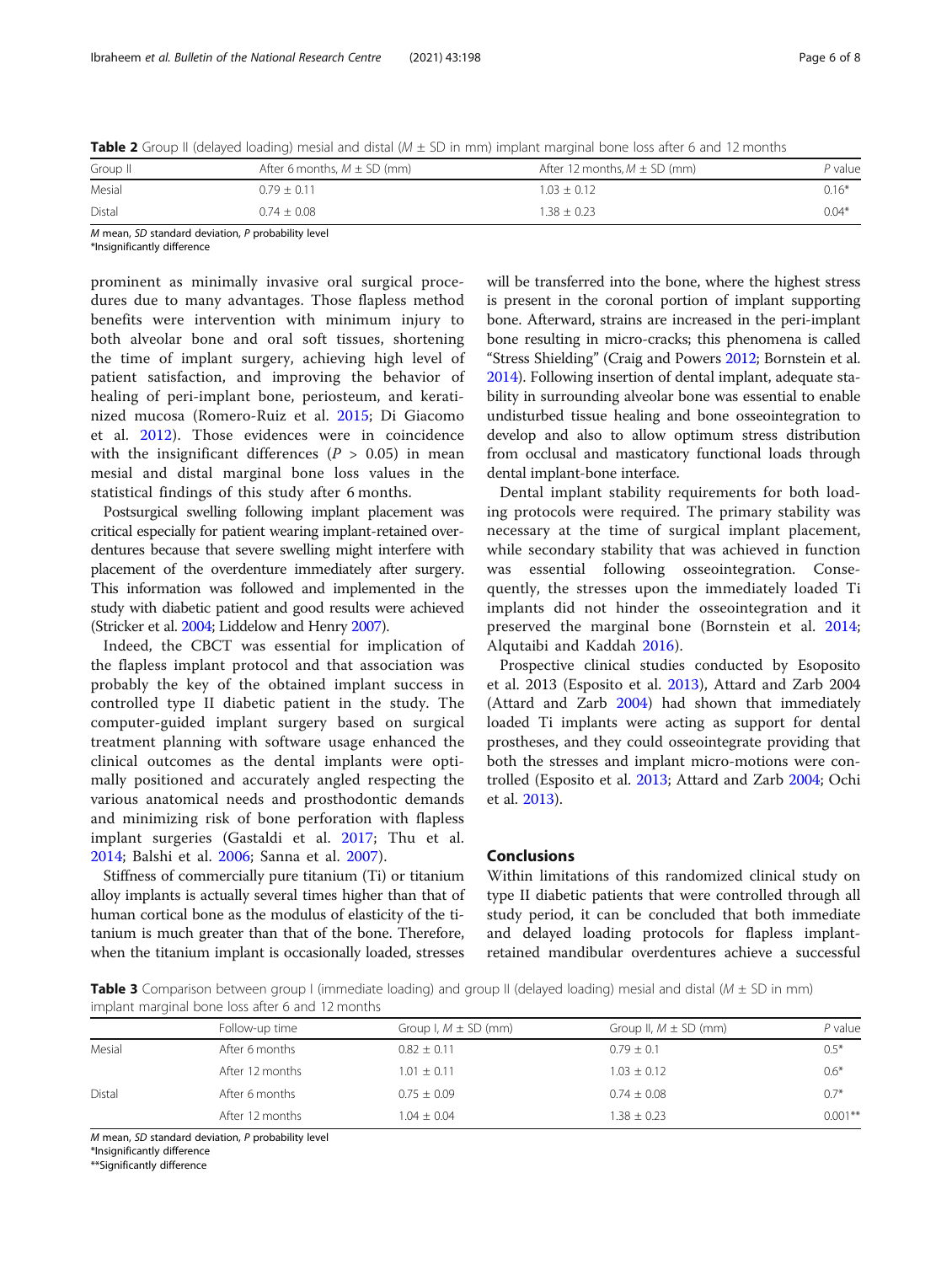<span id="page-6-0"></span>

clinical outcome regarding osseointegration and preservation of marginal bone height.

## Recommendations

- 1. Further prospective clinical studies are suggested to evaluate peri-implant soft tissues outcomes, longterm dental implant rehabilitation follow-up, and patient satisfaction.
- 2. Finite element, biological, and other studies are recommended on the long-term of dental implants serviceability due to the plenty of commercially available designs, materials, surface treatments, and the different loading protocol combined with variable prosthodontics.

#### Abbreviations

CAD/CAM: Computer Aid Design/Computer Aid Manufacturer; CBCT: Cone beam computed tomography; DICOM: Digital Imaging and Communication in Medicine; DM: Diabetes mellitus; NRC: National Research Centre

#### Acknowledgements

The authors thank the National Research Centre, Cairo, Egypt, for supporting this study.

#### Ethics approval and consent participate

The study protocol was approved by the Ethics Committee of the National Research Center, Cairo, Egypt. All patients were informed thoroughly about the study, and each patient was asked to sign a consent form. Only motivated and cooperative patients who accepted the periodic recall visits and agreed to sign the consent form were enrolled.

#### Authors' contributions

EM introduced the idea of the research, started the collection of the required cases, inserted the implants, and wrote the draft of the manuscript. HG inserted the implants, carried out the follow-up for the cases, performed data collection, and statistically analyzed the results. AM carried out the follow-up for the cases, performed data collection, and revised the manuscript. Both authors contributed to this project and article equally. All authors read and approved the final manuscript.

#### Funding

This research was funded form National Research Centre, Cairo, Egypt, in a project no. 11010203 entitled "Dental care to improve quality of life for diabetic geriatric patients"

#### Availability of data and materials

This article under the terms of the Creative Commons Attribution-NonCommercial-NoDerivs License, which permits use and distribution in any medium, provided the original work is properly cited, the use is Non-commercial and no modifications or adaptations are made. Materials were available in the market and data was collected in a smooth manner

#### Consent for publication

Obtained from the author.

#### Competing interests

The authors declare that they have no conflict of interest.

#### Author details

<sup>1</sup>National Research Centre, Cairo, Egypt. <sup>2</sup>Batterjee Medical College, Jeddah Saudi Arabia.

#### Received: 10 May 2019 Accepted: 12 November 2019 Published online: 23 December 2019

#### References

- Albaker AM (2012) The oral health-related quality of life in edentulous patients treated with conventional complete dentures. Gerodontology:1–6
- Albrektsson T, Brunski J, Wennerberg A (2009) 'A requiem for the periodontal ligament' revisited. Int J Prosthodont 22:120–122
- Albrektsson T, Zarb GA (1993) Current interpretations of the osseointegrated response: clinical significance. Int J Prosthodont. 6:95–105
- Alqutaibi AY, Kaddah AF (2016) Attachments used with implant supported overdenture. Int Dent Med J Adv Res 2:1–5
- Attard NJ, Zarb GA (2004) Long-term treatment outcomes in edentulous patients with implant overdentures: the Toronto study. Int J Prosthodont 17:425–433
- Balshi SF, Wolfinger GJ, Balshi TJ (2006) Surgical planning and prosthesis construction using computed tomography, CAD/ CAM technology and the Internet for immediate loading of dental implants. J Esthet Restor Dent. 18: 312–325
- Beikler T, Flemmig TF (2003) Implants in the medically compromised patient. Crit Rev Oral Biol Med. 14(4):30516
- Bornstein MM, Al-Nawas B, Kuchler U, Tahmaseb A (2014) Consensus statements and recommended clinical procedures regarding contemporary surgical and radiographic techniques in implant dentistry. Int J Oral Maxillofac Implants 29(Suppl):78–82
- Calvet HM, Yoshikawa TT (2001) Infections in diabetes. Infect Dis Clin North Am. 15(2):407–421
- Chiapasco M, Abati S, Romeo E, Vogel G (2001) Implant-retained mandibular overdentures with Branemark system MKII implants: a prospective comparative study between delayed and immediate loading. Int J Oral Maxillofac Implants 16:537–546

Craig RG, Powers JM (2012) Restorative Dental Materials, 13th edn

Di Giacomo GA, da Silva JV, da Silva AM, Paschoal GH, Cury PR, Szarf G (2012) Accuracy and complications of computer-designed selective laser sintering